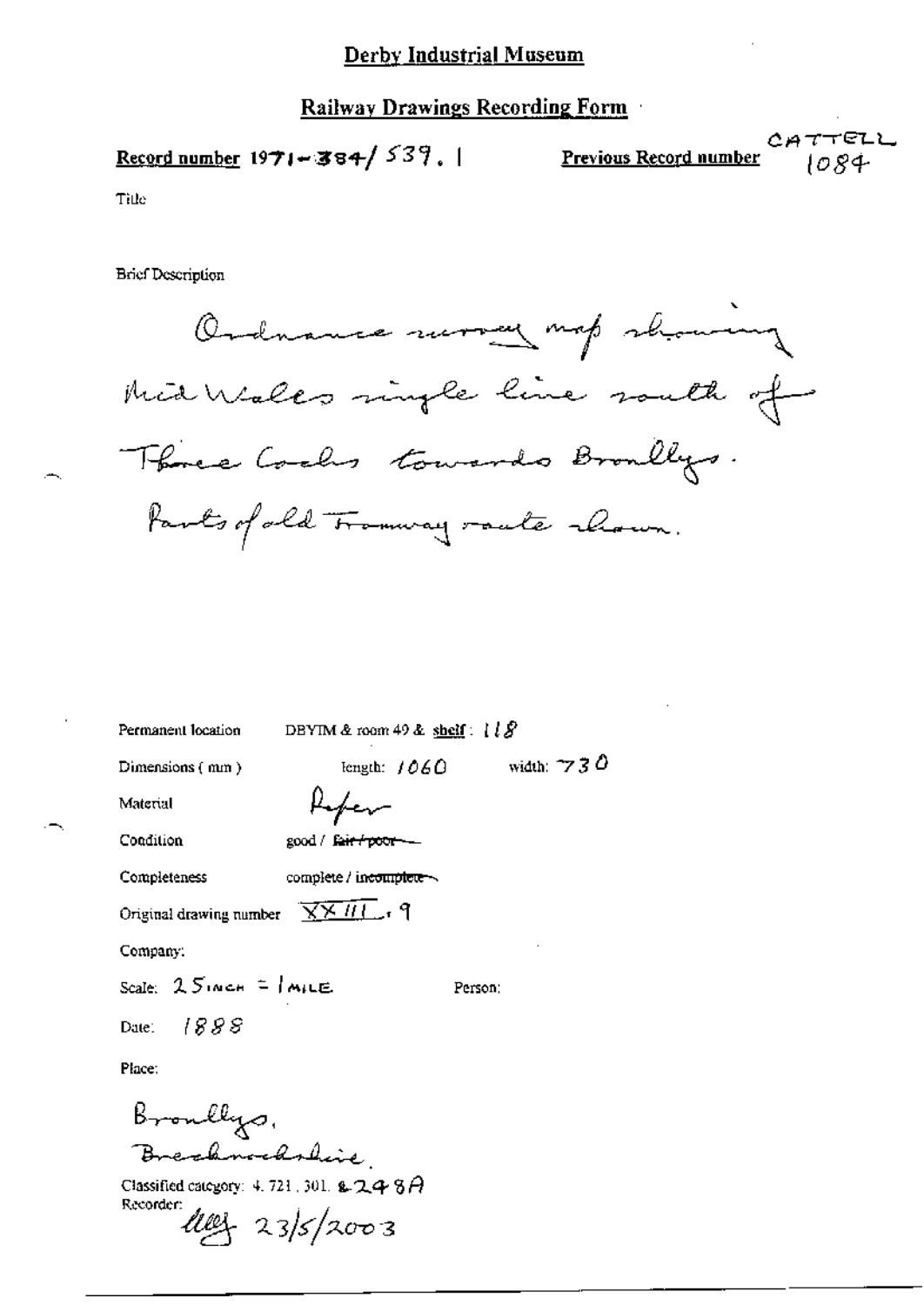## **Railway Drawings Recording Form**

$$
\underline{\text{Record number}} 1971 - 384 / 537.2
$$

Previous Record number

CATTELL  $1084$ 

Title

**Brief Description** 

Ordnance moving map showing Nied Wales myle line south of broadlys towards Talgarth, whole town shown Parts of old Tramway mate shown.

| Permanent location                      | DBYIM & room 49 & shelf: $18$ |                  |                                      |  |
|-----------------------------------------|-------------------------------|------------------|--------------------------------------|--|
| Dimensions (mm)                         |                               | length: $+ 0.60$ | width: $730$                         |  |
| Material                                | Rafer                         |                  |                                      |  |
| Condition                               | good / fair+poor              |                  |                                      |  |
| Completeness                            |                               |                  | complete / incomplete comment messes |  |
| Original drawing number <b>XXIII</b> 13 |                               |                  |                                      |  |
| Company:                                |                               |                  |                                      |  |
| Scale: $25$ interior ( <i>WILE</i>      |                               |                  | Person:                              |  |
| Date: $1888$                            |                               |                  |                                      |  |
| Place:                                  |                               |                  |                                      |  |

Classified category: 4, 721, 301, 2, 4-8 A Recorder 114 28/5/2003

Falgarth